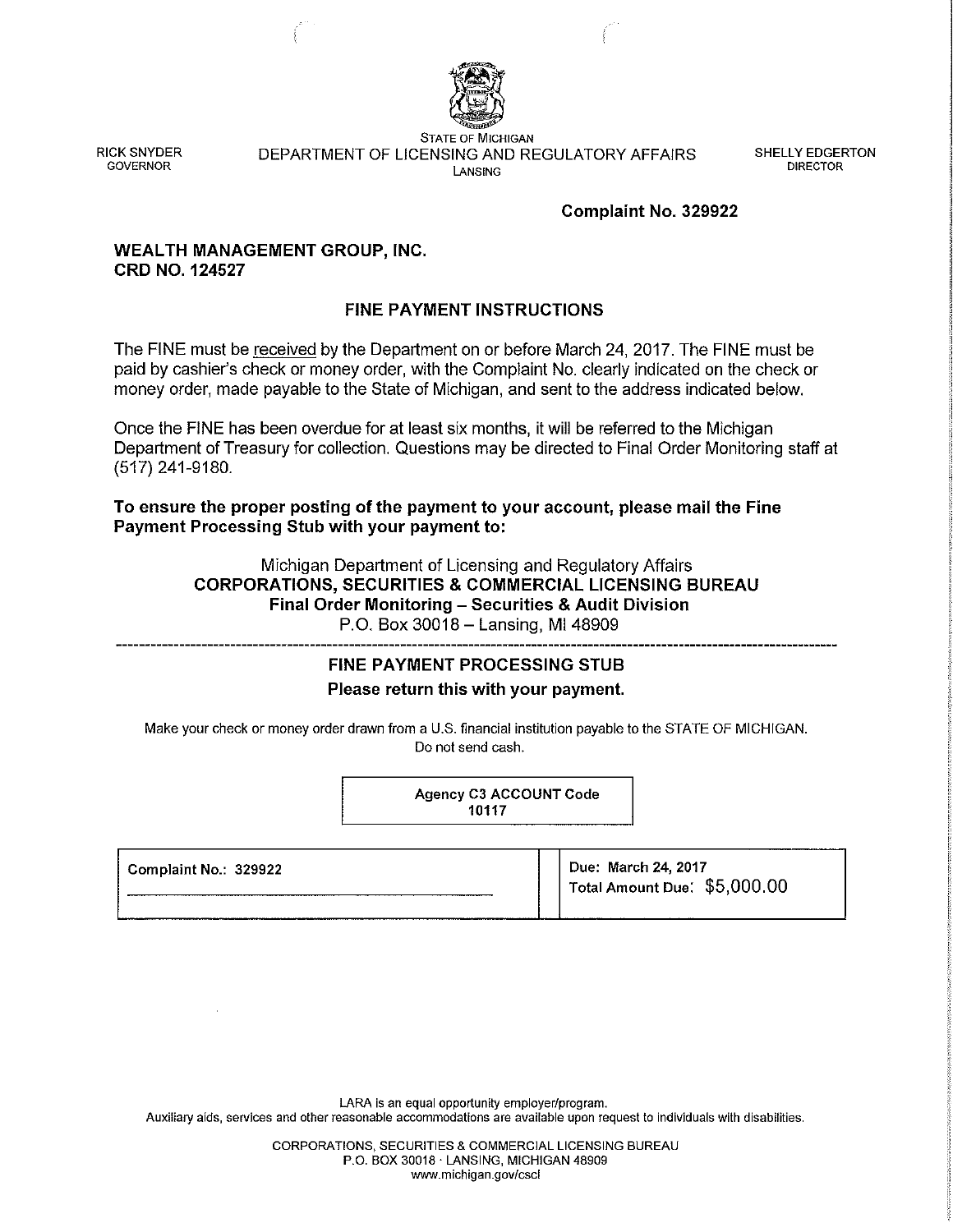## **STATE OF MICHIGAN DEPARTMENT OF LICENSING AND REGULATORY AFFAIRS CORPORATIONS, SECURITIES & COMMERCIAL LICENSING BUREAU**

In the matter of:

Complaint No. 329922

 $\sqrt{ }$ 

WEALTH MANAGEMENT GROUP, INC. CRD# 124527

----------------------------~/

Respondent.

Issued and entered This  $23<sup>rd</sup>$ day of January, 2017

# **STIPULATION AND ORDER REVOKING INVESTMENT ADVISER REGISTRATION**

A. RELEVANT INFORMATION AND STATUTORY PROVISIONS, under the Michigan Uniform Securities Act (2002) (the "Act"), 2008 PA 551, MCL 451.2101 *et seq.:* 

- 1. Wealth Management Group, Inc. (CRD#124527) ("Respondent") is a Michigan corporation that was registered as an investment adviser in this state, until its registration was summarily suspended on March 10, 2016. Respondent was founded by and is wholly owned by Lawrence Roberson, whose investment adviser representative registration with the firm was also summarily suspended on that date.
- 2. On October 4, 2016, the Director of the Department of Licensing and Regulatory Affairs, Corporations, Securities & Commercial Licensing Bureau, who is the Administrator of the Act (the "Administrator"), issued a Notice of Intent to Revoke Investment Adviser Registration (the "Notice of Intent to Revoke") to Wealth Management Group, Inc. ("Respondent"), providing Respondent with notice and an opportunity to show compliance under the Administrative Procedures Act, 1969 PA 306, as amended, MCL 24.201 *et seq.,*  and notice and an opportunity to request a hearing under MCL 451.2412. The Notice of Intent to Revoke also indicated the Administrator's intent to impose a civil fine of \$500,000.00 against Respondent under MCL 451.2412(3).
- 3. On November 3, 2016, the Department of Licensing and Regulatory Affairs ("Department"), Corporations, Securities  $&$  Commercial Licensing Bureau ("CSCL Bureau") received Respondent's timely request for a hearing on the Notice of Intent to Revoke.
- 4. Respondent and counsel for the CSCL Bureau agreed to hold Respondent's hearing request in abeyance and preserve his hearing rights while the parties discussed possible resolution of the Notice of Intent to Revoke at a Compliance Conference held on December 6, 2016. At the Compliance Conference, Respondent indicated that he did not intend to contest the Notice of Intent to Revoke.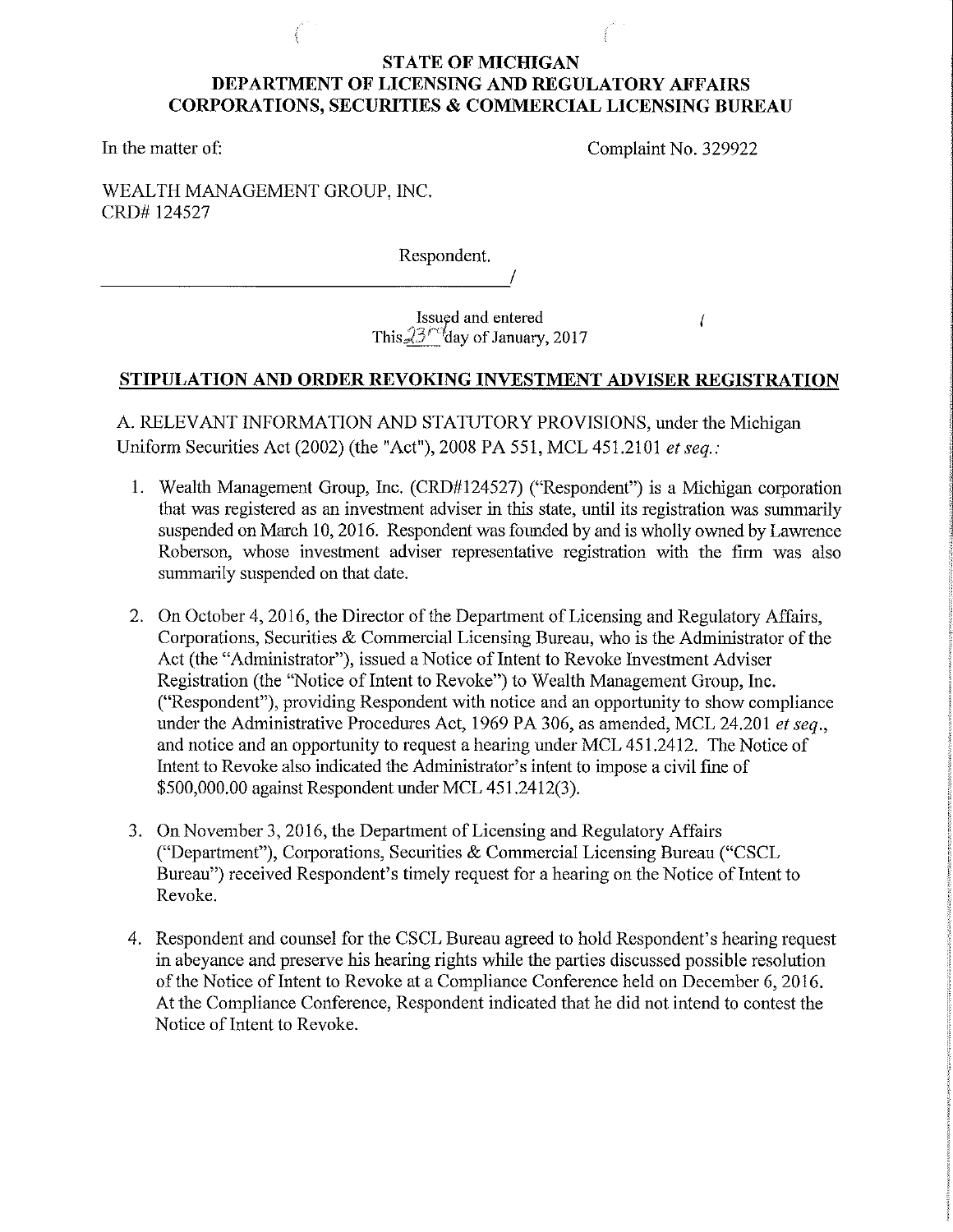5. The Respondent and the Department (the "Parties") agree that a basis exists, pursuant to Section 412 of the Act, MCL 451.2412, for the Administrator to take disciplinary action against Respondent's investment adviser registration.

#### B. STIPULATION

In consideration of the foregoing facts and the following mutually agreed upon promises and covenants and other good and valuable consideration, the adequacy and sufficiency of which the Parties hereby expressly acknowledge, the Parties agree to this Stipulation and Order revoking Respondent's investment adviser registration with the following conditions and terms agreed to by the Parties below:

- l. Respondent does not contest the facts alleged and law set forth in the Notice of Intent to Revoke.
- 2. The Administrator agrees to reduce the civil fine imposed against Respondent to Five Thousand Dollars and 00/100 Cents (\$5,000.00).
- 3. Respondent agrees to pay the Five Thousand Dollars and 00/100 Cents (\$5,000.00) civil fine to the State of Michigan within sixty ( 60) days from the mailing date of this Stipulation and Order. Complaint No. 329922 must be clearly indicated on the cashier's check or money order, and the payment sent to the Department of Licensing and Regulatory Affairs, Corporations, Securities & Commercial Licensing Bureau, Final Order Monitoring- Securities & Audit Division, P.O. Box 30018, Lansing, Michigan 48909.
- 4. Respondent agrees to withdraw its request for a hearing in agency no. 329922.
- 5. The Department will not consider or grant any application for a permit, registration, licensure, relicensure, reinstatement, or renewal submitted by Respondent under the Act until Respondent complies with all of the Department's final orders to which he is subject.
- 6. Respondent acknowledges that failure to comply with this Order may subject Respondent to additional administrative or criminal sanctions, fines, and/or penalties. Under MCL 451.2508, a person that willfully violates the Act, or an order issued under the Act, is guilty of a felony punishable by imprisonment for not more than 10 years or a fine of not more than \$500,000.00 for each violation, or both. An individual convicted of violating a rule or order under the Act may be fined, but shall not be imprisoned, if the individual did not have knowledge of the rule or order.
- 7. Both Parties acknowledge that this Stipulation and Order is final and binding upon its entry and waive any right to a hearing and/or appeal of this Stipulation and Order and the Notice of Intent to Revoke under the Act, the rules promulgated under the Act, and the Administrative Procedures Act, MCL 24.201 *et seq.* Both Parties acknowledge and agree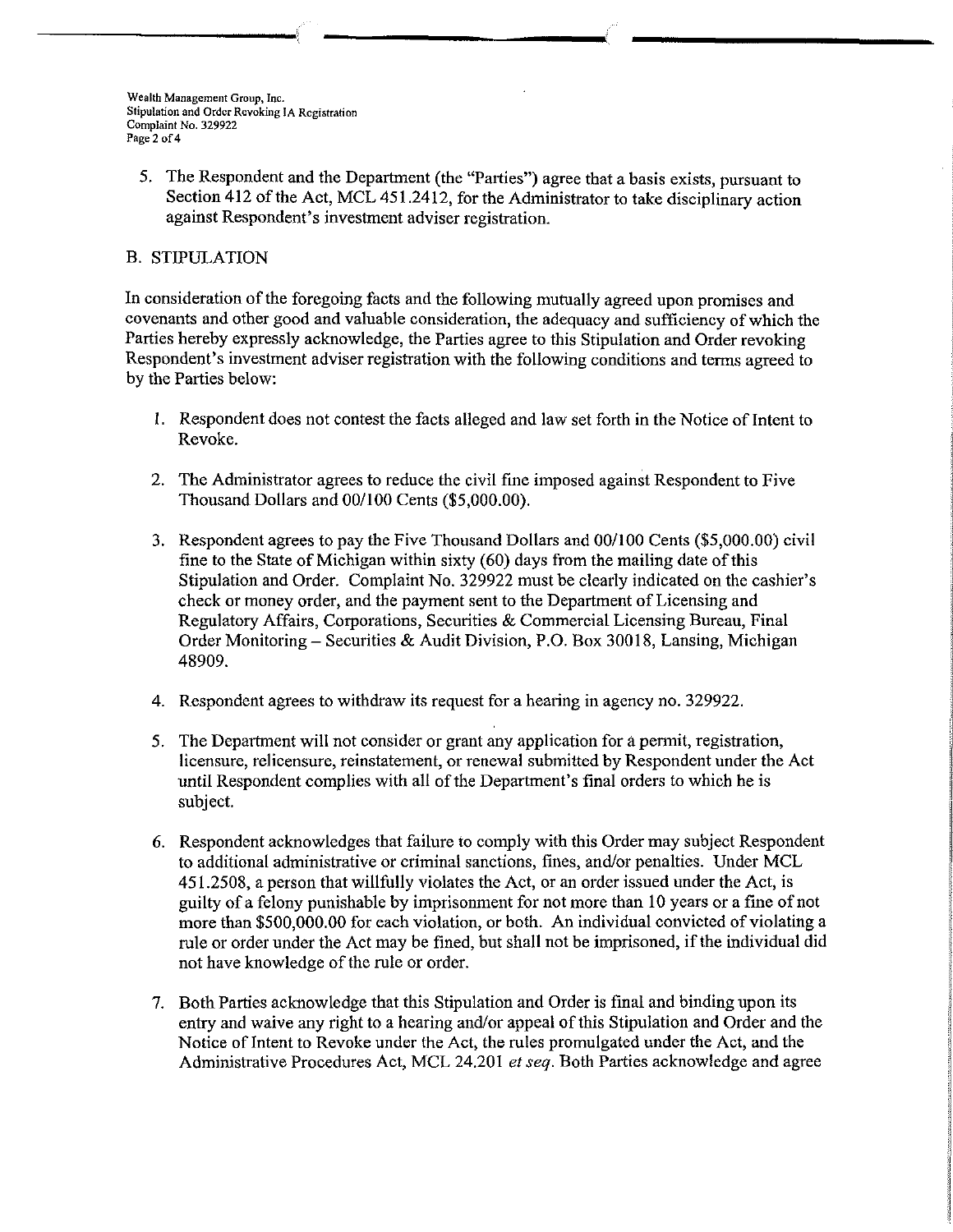**Wealth Management Group, lnc, Stipulation and Order Revoking lA Registration Complaint No. 329922 Page 3 of4** 

> that they consulted with or had ample opportunity to consult with legal counsel of their choosing before signing this Stipulation.

Through their signatures, the Parties agree to comply with the above terms and conditions.

Dated:  $\frac{1}{3}$   $\frac{3}{7}$   $\frac{3}{7}$   $\frac{3}{5}$   $\frac{3}{7}$  $\frac{1}{2}$ 

-,...::~·- *:c::-.* •. -;

Laurence Fat ~ me.

Wealth Management Group, Lawrence Roberson, Owner

Dated.

Signed:

.... ~----

O M

Timothy $\not\!\!\!L$ . Teague Securities & Audit Division Director Corporations, Securities & Commercial Licensing Bureau

I .-1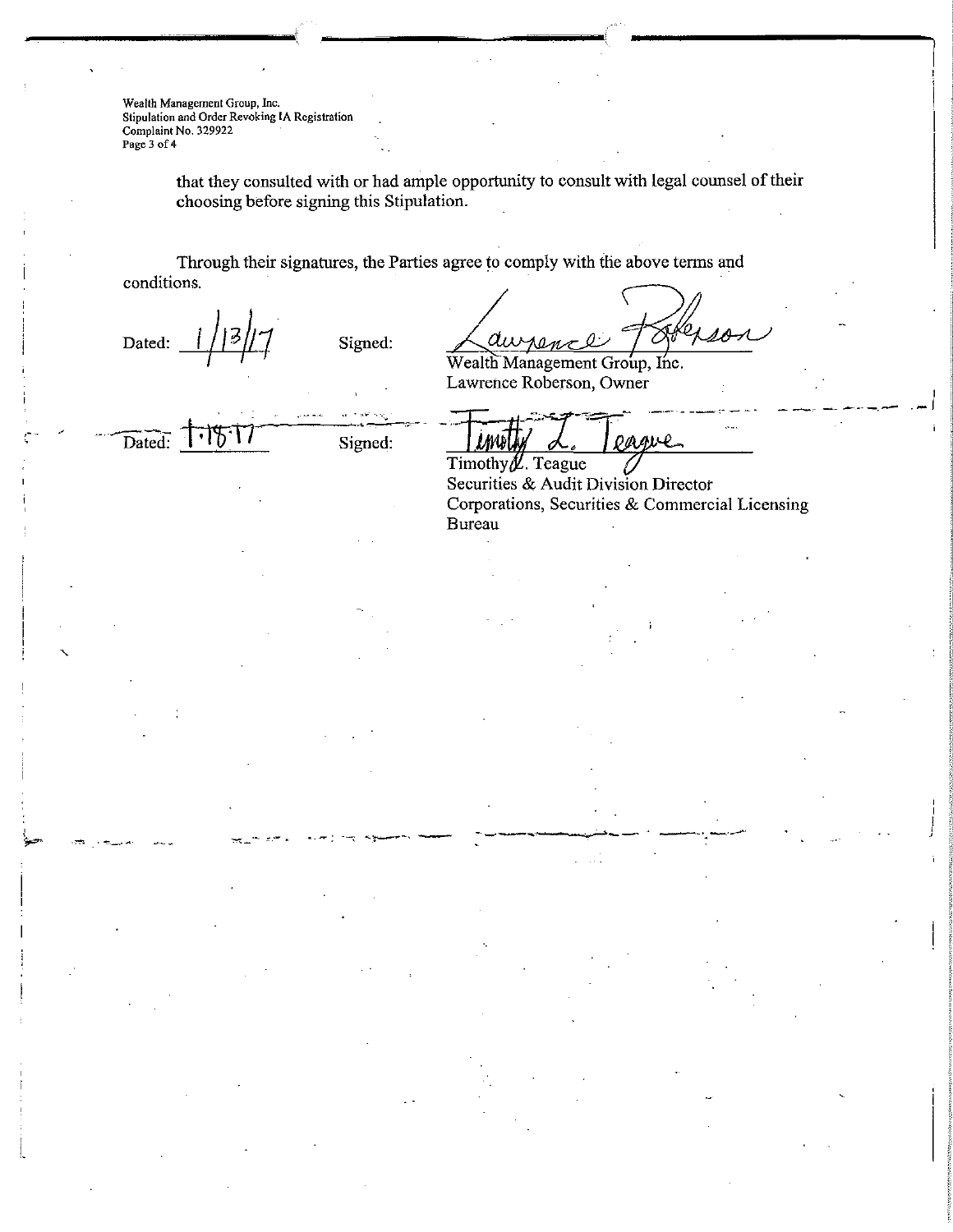**Wealth Management Group, Inc. Stipulation and Order Revoking IA Registration Complaint No. 329922 Page 4 of4** 

#### C. ORDER

 $\lambda$ ,  $\lambda$ '·

NOW, THEREFORE, the Administrator ORDERS:

- !. IN ACCORDANCE WITH THE FOREGOING FULLY EXECUTED STIPULATION RESPONDENT WEALTH MANAGEMENT GROUP, INC.'S INVESTMENT ADVISER REGISTRATION IS REVOKED, AS AUTHORIZED BY SECTION 412(2) OF THE ACT, MCL 451.2412(2).
- 2. RESPONDENT MUST PAY FIVE THOUSAND DOLLARS AND 00/100 CENTS (\$5,000.00) WITHIN SIXTY DAYS FROM THE MAILING DATE OF THIS FINAL ORDER, AS SPECIFIED IN PARAGRAPH B(3); AS AUTHORIZED BY SECTION 412(3) OF THE ACT, MCL 451.2412(3).

and the second control of the second control of the second control of the second control of the second control <br>The second control of the second control of the second control of the second control of the second control of

*i* 

.J

lia Dale, Bureau Director Administrator and Director  $C$ orporations, Securities & Commercial Licensing Bureau

'·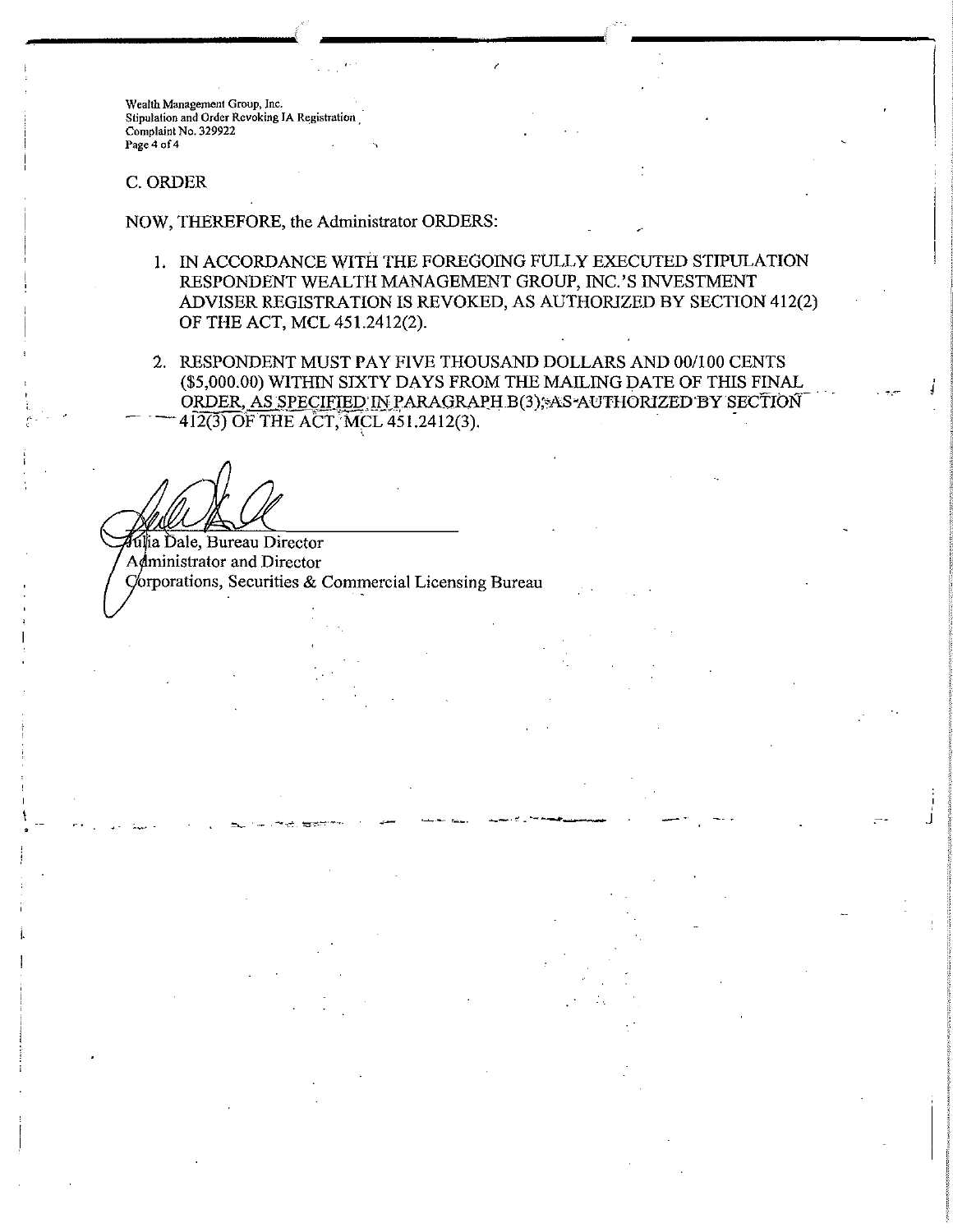#### STATE OF MICHIGAN DEPARTMENT OF LICENSING AND REGULATORY AFFAIRS CORPORATIONS, SECURITIES & COMMERICAL LICENSING BUREAU

In the matter of: Agency No. 329922

## WEALTH MANAGEMENT GROUP, INC. CRD# 124527

Respondent. *\_\_\_\_\_\_\_\_\_\_\_ !* 

Issued and entered This  $\mathcal{L}/\mathcal{H}$  Day of October, 2016

#### NOTICE OF INTENT TO REVOKE INVESTMENT ADVISER REGISTRATION

#### I. RELEVANT FACTS AND APPLICABLE LAW.

Relevant information and statutory provisions, under the Michigan Uniform Securities Act (2002), 2008 PA 551, as amended, MCL 451.2101 *et seq* (the "Securities Act"):

- 1. Wealth Management Group, Inc. (CRD#124527) ("Respondent") is a Michigan corporation that is registered as an investment adviser in this state. Respondent was founded by and is wholly owned by Lawrence R. Roberson ("Mr. Roberson"), a registered investment adviser representative of the firm.
- 2. Mr. Roberson's investment adviser representative registration (Exhibit  $1 -$ Roberson Suspension) and Respondent's investment adviser registration (Exhibit  $2 -$ Respondent Suspension) were suspended on or around March 10, 2016 because they impeded an examination of Respondent by the Corporations, Securities & Commercial Licensing Bureau ("the Bureau") within the State of Michigan Department of Licensing and Regulatory Affairs.
- 3. The Bureau began a routine examination of Respondent on or around June 2, 2015 pursuant to authority granted by section 411(4) of the Securities Act, MCL 451.2411(4). Mr. Roberson and Respondent refused to cooperate with the examination, and were summarily suspended as a result. (Exhibits 1 and 2). Mr. Roberson and Respondent continue to impede the Bureau's examination as of the date of entry of this Notice of Intent to Revoke Investment Adviser Registration.
- 4. The Financial Industry Regulatory Authority ("FINRA") entered into an Acceptance, Wavier and Consent ("AWC") with Mr. Roberson in or around July of 2016. (Exhibit 3 - FINRA A WC). The A WC outlines violations of federal securities antifraud provisions through Roberson's investment adviser firm, the Respondent named herein.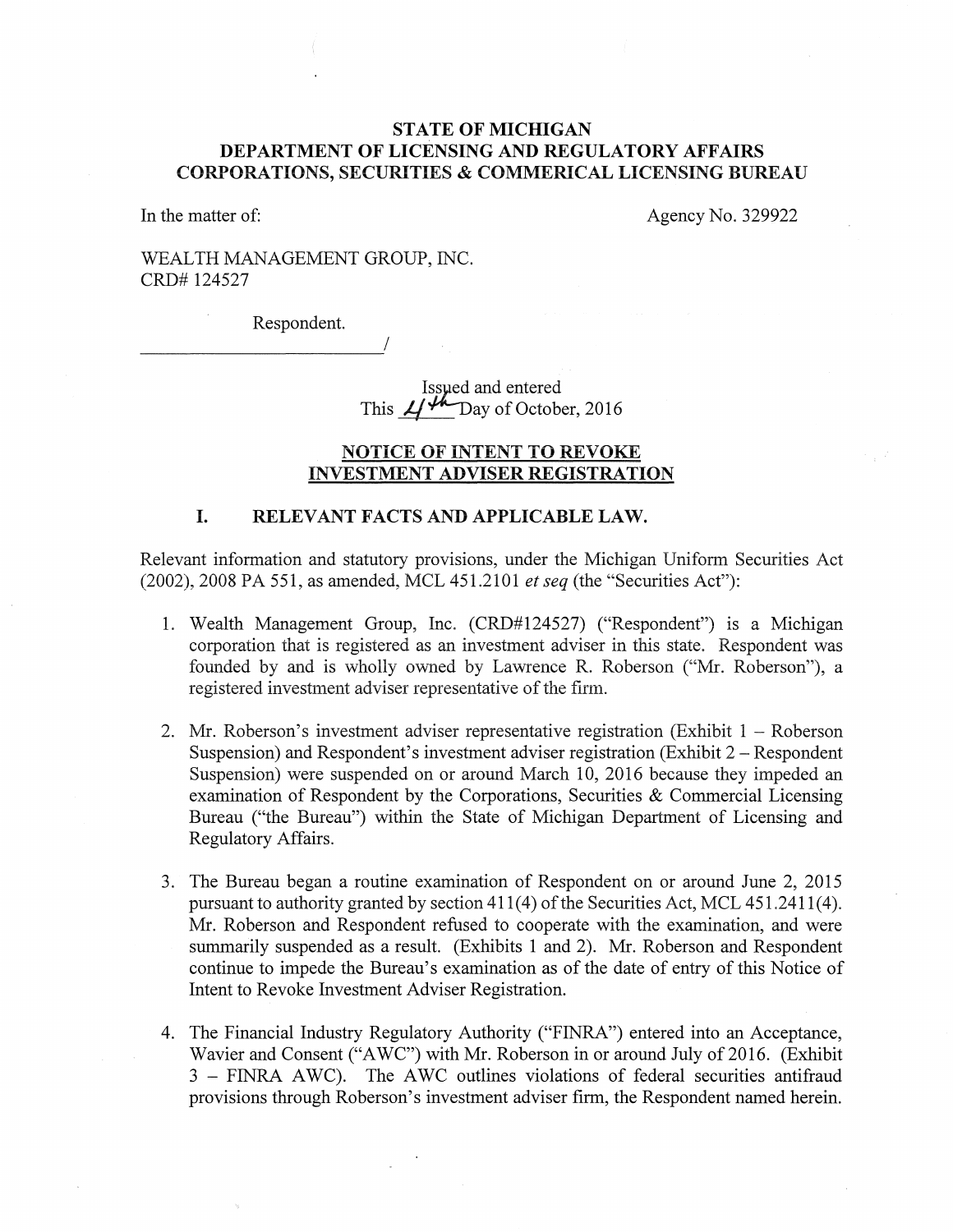Roberson, through Respondent, and under the guise of providing investment advice to a client, solicited an investment from the client in a "WMG 2015 Bond Debenture", which was a sham security. Roberson, as a result of the solicitation through Respondent, accepted \$40,000.00 from the client and subsequently utilized those funds for personal expenses, never putting the money towards an investment on the client's behalf.

- 5. As a result of the conduct discussed in the FINRA AWC, the Bureau initiated an investigation that resulted in the issuance of a Cease and Desist Order against Mr. Roberson. (Exhibits  $4 - \text{Roberson C&D}$ ).
- 6. Respondent indicated on its form ADV registration application that neither Respondent nor any related persons (i.e., Mr. Roberson) had custody of client funds or securities (Exhibit 5 -Form ADV Excerpt); however, Respondent's related person, Mr. Roberson, did take custody of client funds by accepting investment funds from Respondent's clients. The representation on the form ADV was false.
- 7. The Director ("Administrator") of the Bureau has reviewed materials relating to Respondent's actions as a registrant under the Securities Act. The Administrator has determined that the REVOCATION OF RESPONDENT'S REGISTRATION AS AN INVESTMENT ADVISER is authorized, appropriate, and in the public interest based upon Respondent's conduct discussed above and hereafter.
- 8. Section 412(2) of the Securities Act, MCL 451.2412(2), states:

If the administrator finds that the order is in the public interest and subsection  $(4)$ authorizes the action, an order under this act may revoke ... the registration of a registrant and if the registrant is a broker-dealer or investment adviser, of a partner, officer, or director, or a person having a similar status or performing similar functions, or a person directly or indirectly in control of the broker-dealer or investment adviser...

9. Section 412(3) of the Securities Act, MCL 451.2412(3) states:

If the administrator fmds that the order is in the public interest and subsection (4)(a) to  $(f)$ , (i) to (i), or (1) to (n) authorizes the action, an order under this act may censure, impose a bar, or impose a civil fine in an amount not to exceed a maximum of \$10,000.00 for a single violation or \$500,000.00 for more than 1 violation on a registrant and, if the registrant is a broker-dealer or investment adviser, on a partner, officer, or director, a person having a similar status or performing similar functions, or a person directly or indirectly in control of the broker-dealer or investment adviser.

10. Section 412(4) of the Securities Act, MCL 451.2412(4) states in relevant part:

(a) The person filed an application for registration in this state under this act or the predecessor act within the previous 10 years, which, as of the effective date of

Wealth Management Group, Inc. (CRD#124527) NOI to Revoke Investment Adviser Registration File No. 329922 Page 2 of 5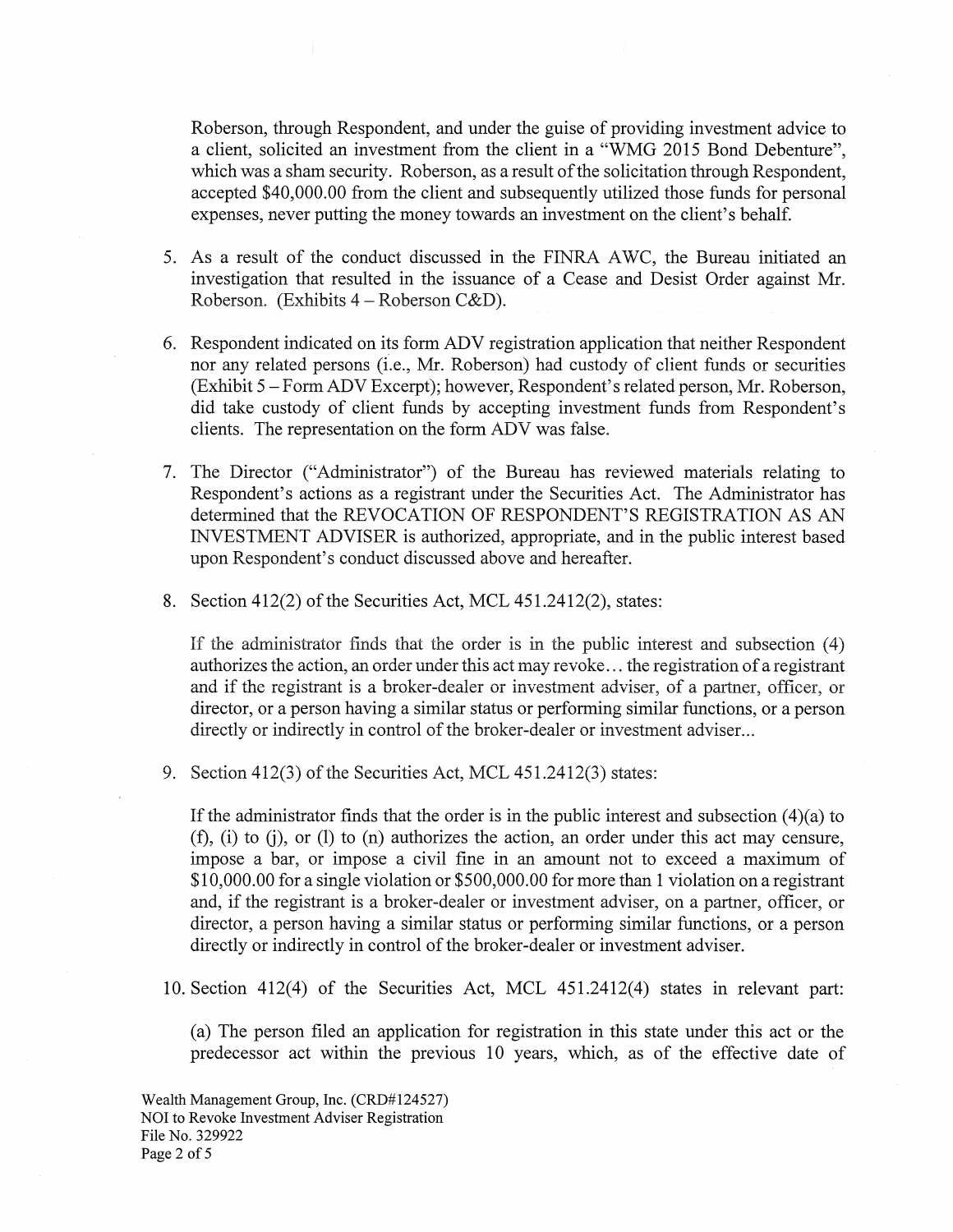registration or as of any date after filing in the case of an order denying effectiveness, was incomplete in any material respect or contained a statement that, in light of the circumstances under which it was made, was false or misleading with respect to a material fact.

(b) The person willfully violated or willfully failed to comply with this act or the predecessor act or a rule adopted or order issued under this act or the predecessor act within the previous 10 years.

#### \*\*\*

(h) The person refuses to allow or otherwise impedes the administrator from conducting an audit or inspection under section 411(4) or refuses access to a registrant's office to conduct an audit or inspection under section 411(4).

#### \*\*\*

(m) The person has engaged in dishonest or unethical practices in the securities, commodities, investment, franchise, banking, fmance, or insurance business within the previous 10 years...

11. Section 412(7) of the Securities Act, MCL 451.2412(7) states:

 $(7)$  Except under subsection  $(6)$ , an order shall not be issued under this section unless all of the following have occurred:

- (a) Appropriate notice has been given to the applicant or registrant.
- (b) Opportunity for hearing has been given to the applicant or registrant.
- (c) Findings of fact and conclusions of law have been made on the record pursuant to the administrative procedures act of 1969, 1969 PA 306, MCL 24.201 to 24.328.
- 12. The Administrator may revoke Respondent's investment adviser registration pursuant to section 412(2) of the Securities Act, MCL 451.2412(2), because it is in the public interest, and because:
	- a. Respondent failed to update its form ADV to reflect that it or its affiliated person, Lawrence Roberson, had custody of client funds, contrary to section 412(4)(a) of the Securities Act, MCL  $451.2412(4)(a)$ ;
	- b. Respondent, through Lawrence Roberson, willfully violated or failed to comply with the Securities Act by selling unregistered securities, contrary to section 301 of the Securities Act, MCL 451.2301; by taking custody of client funds, contrary to section 411(6), MCL 451.2411(6); by misstating material information in the offer and sale of securities, contrary to section 501 of the Securities Act, MCL 451.2501; and by engaging in an act, practice, or course of business that operated

Wealth Management Group, Inc. (CRD#124527) NOI to Revoke Investment Adviser Registration File No. 329922 Page 3 of 5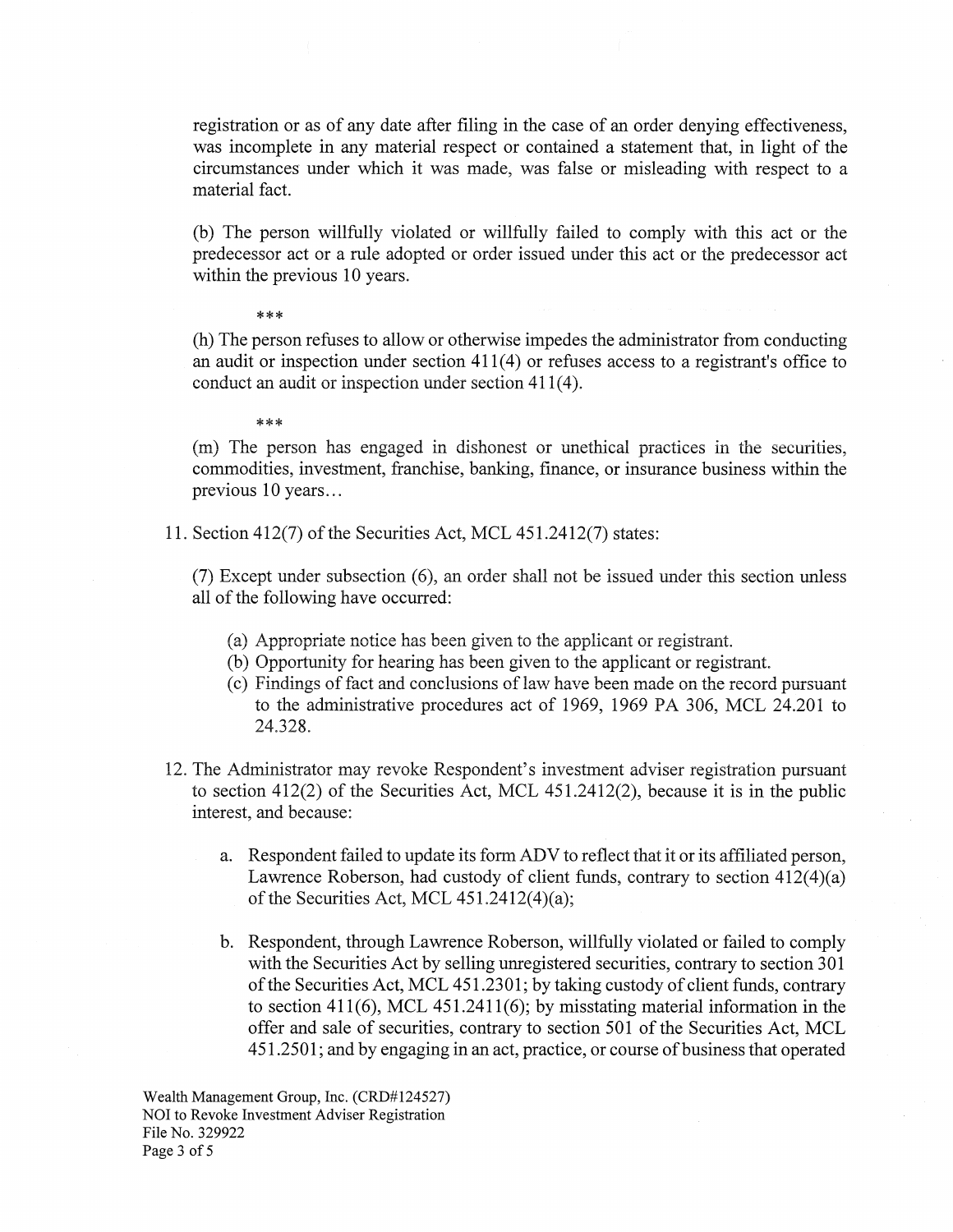as a fraud or deceit upon another person in the provision of investment advice, contrary to section 502 of the Securities Act, MCL 451.2502;

- c. Respondent, through Lawrence Roberson, impeded the Bureau's examination, contrary to section 411(4), MCL 451.2411(4), by failing to provide a balance sheet for Roberson, failing to answer or provide documentation to Bureau staff related to client accounts, and failing to provide information related to custody of client funds or securities (Exhibits 1 and 2); Respondent continues to impede the Bureau's examination or inspection of the firm, contrary to section  $412(4)(h)$ , MCL  $451.2412(4)$ (h);
- d. Respondent, through Lawrence Roberson, engaged in dishonest and unethical behaviors in the securities industry by accepting investment funds from clients that resulted in multiple violations of the Securities Act, discussed more fully in paragraph  $(I)(12)(b)$ , above, contrary to section  $412(4)(m)$ , MCL 451.2412(4)(m).

#### II. **ORDER.**

The Administrator finds that this ORDER is authorized, appropriate, and in the public interest based on the above-cited facts and law.

IT IS ORDERED as follows:

1. The Administrator intends TO REVOKE THE INVESTMENT ADVISER REGISTRATION OF WEALTH MANAGEMENT GROUP, INC. under section 412(2) of the Securities Act, MCL 451.2412(2), because it failed to update its form ADV; it willfully violated the Securities Act; it impeded the Bureau's examination; and it has engaged in dishonest and unethical business practices in the securities industry within the previous 10 years, all of which support the revocation of its investment adviser registration under the above-cited provisions of the Michigan Uniform Securities Act (2002), 2008 PA 551, MCL 451.2101 *et seq.* 

2. In accordance with section 412(3) of the Securities Act, MCL 451.2412(3), the Administrator intends to impose a civil fine in the amount of \$500,000.00 against Respondent in her Final Order revoking Respondent's investment registration.

3. In accordance with sections 412(2) and 412(7) of the Securities Act, MCL 451.2412(2) and MCL 451.2412(7): This is NOTICE that the Administrator intends to commence administrative proceedings to REVOKE Respondent's investment adviser registration, and that Respondent has thirty  $(30)$  days after the date that this Order is served on Respondent to respond in writing to the enclosed Notice of Opportunity to Show Compliance. If the Administrator timely receives a written request, depending upon the election, the Administrator shall either promptly schedule a compliance conference, or schedule a hearing

Wealth Management Group, Inc. (CRD#124527) NOI to Revoke Investment Adviser Registration File No. 329922 Page 4 of 5